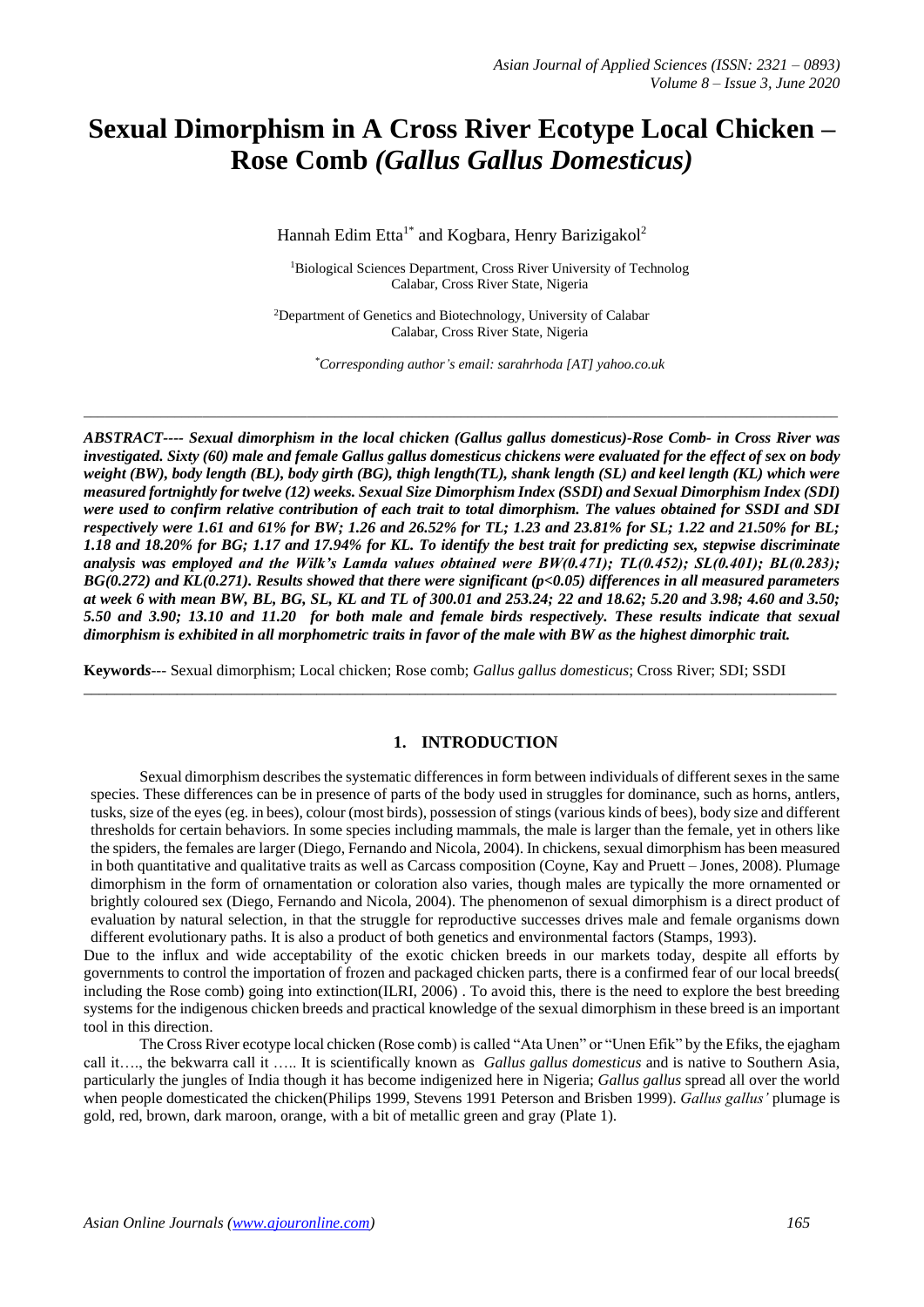

Plate 1: *Gallus gallus domesticus*

# **2. MATERIALS AND METHODS**

A total of 60 day – old rose comb chicks (30 males and 30 females) were purchased for this study. The birds were randomly allocated to deep litter brooder pens and given a floor space of about 1.45m per bird as suggested by Adejoro, (2002). Each chick was wing - tagged and examined physically to ensure fitness and general body soundness.

They were raised for a period of 12 weeks, placed on the same diets as recommended by NRC (1994) for chick and growing pullets. All the necessary vaccinations and medication were administered to the birds accordingly. Measurement of body weight and body parts was carried out fortnightly for 12 weeks. The body weight was measured in grams using Scott II electronic sensation scale and top loading mettle Balance. Other linear body parts were measured with tape rule and vernier caliper. The following linear body measurements were taken:

**Body length:** The linear distance between the nasal opening and the top of pygostlye when the neck in is carefully stretched. **Body girth:** The region around breast of the bird.

**Shank Length:** The distance from the foot pad to the hock joint.

**Shank Diameter:** it was taken as the middle of the left shank of each bird.

**Thigh length:** Measured from the tip of the tarsus to the ball joint.

**Keel length:** Measured from the cranial to the caudal terminal s of the keel bone.

**Wing length:** Measured by stretching the wing and the measurement taken from the humorous to coracoids junctions to the tip of the digit.

**The drumstick length:** Measured from the tip of the hock joint to the ball joint of femur.

Data collected from the measurements of morphological traits were analyzed using the SPSS ver 17.0 evaluation version software. Students T-test was used to test for significant differences in the morphometric traits of male and female *Gallus gallus domesticus*. Sexual dimorphism index (SDI) and sexual size dimorphism index (SSDI) were calculated using the formulae below respectively:

SSDI =  $(\bar{x}_{\text{m}} - \bar{x}_{\text{f}})$  x 100 /  $\bar{x}_{\text{f}}$  $SDI = \bar{x}_{M} / \bar{x}_{f}$ 

(Weidinger and van Frameker, 2003).

Where  $\bar{x}_m$  and  $\bar{x}_f$  are the mean values of males and females respectively. The SDI and SSDI values were used to estimate the relative contribution of each of the morphological trait to the overall sexual dimorphism.

Step-wise discriminate analysis procedure was employed to identify important predictors that could efficiently discriminate adult male and female *Gallus gallus domesticus*. Multivariate analysis of variance (MANOVA) was used to test for significant differences within the group means on a combination of dependent variables. Wilk's lambda was used to assess the relative discriminating ability of each of the morphological traits using the formula;

$$
\lambda = \frac{1}{\sqrt{E/2}}
$$

/H+E/

Where E is error sum of squares; H is hypothesis sum of squares.

# **3. RESULTS AND DISCUSSION**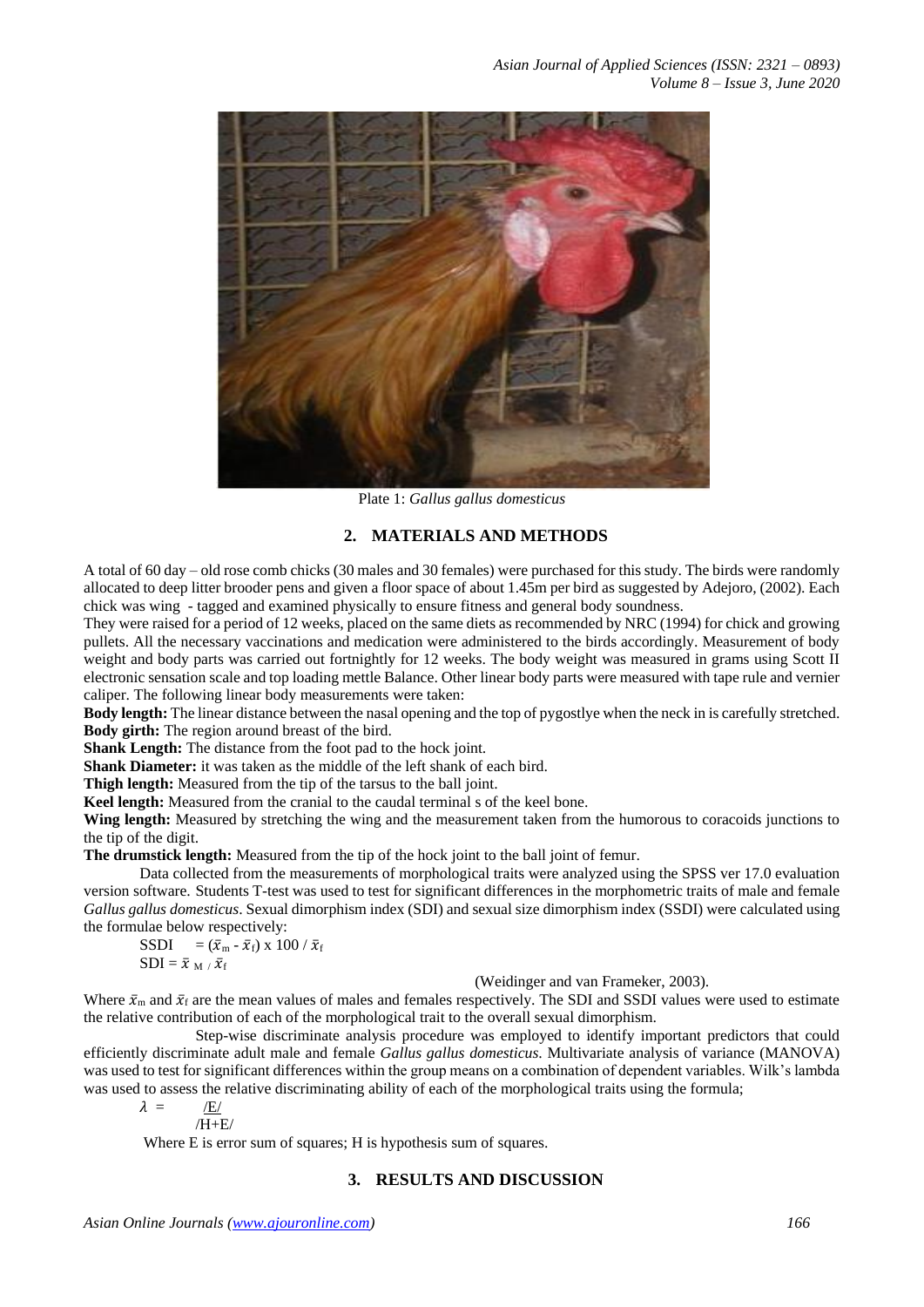The descriptive statistics of body measurements of adult male and female *Gallus gallus domesticus* at 12 weeks are shown on Table 1 and 2. The SDI and SSDI values presented in Table 3 show that sexual size dimorphism was exhibited in all morphological traits. The SDI and SSDI were significantly (P<0.05) higher in body weight followed by thigh length and shank length, indicating that body weight factor is the most sexual dimorphic traits, which favored the male *Gallus gallus*.

Table 4 shows the result of step-wise discriminate analysis, which is in tandem with SDI and SSDI values, indicating that all the morphological traits are significant (P<0.005) in separating adult *Gallus gallus domesticus* into male and female. Body weight is the highest discriminating factor and keel length is the least as shown in fig.2.

From the results presented, the male *Gallus gallus domesticus* were significantly (P<0.05) larger in body weight, body length and body girth than the females from 6 weeks of age and above. From 0 to 4 weeks (28days), the body weight, body length and body girth differences were not significant (P>0.05). These results are slightly different from summations of several other researchers who reported that body weight differences between the sexes are observed right from the embryonic stage (Burke and Sharp, 1989; Mark, 1985). The diet or environment may be implicated in the observed similarities in body weight up till 28 days. The shank length and thigh length of male *Gallus gallus domesticus* were not significantly (P $>0.05$ ) different from that of the females at day old to 4weeks of age, but significantly (P $<0.05$ ) different in both sexes at latter age i.e. 6 weeks and above. The keel length of male *Gallus gallus domesticus* were not significantly  $(P>0.05)$  different compared to their females counterpart within 0 to 4 week old but also significant (P<0.05) from 6 weeks and above.

### **Table1: The effect of sex on body weight, body length and body girth of male and female local chickens in Cross River State**

| Trait                                        |                                                                                                                                                                                                                                        | Body weight (g)                                                                                                                                                                                               |                                                                                                                                                                                                                             | <b>Body Length (cm)</b>                                                                                                                                                                |                                                                                                                                                                                                                      | Body girth (cm)                                                                                                                                                                                                    |
|----------------------------------------------|----------------------------------------------------------------------------------------------------------------------------------------------------------------------------------------------------------------------------------------|---------------------------------------------------------------------------------------------------------------------------------------------------------------------------------------------------------------|-----------------------------------------------------------------------------------------------------------------------------------------------------------------------------------------------------------------------------|----------------------------------------------------------------------------------------------------------------------------------------------------------------------------------------|----------------------------------------------------------------------------------------------------------------------------------------------------------------------------------------------------------------------|--------------------------------------------------------------------------------------------------------------------------------------------------------------------------------------------------------------------|
| Age<br>(weeks)                               | Male                                                                                                                                                                                                                                   | Female                                                                                                                                                                                                        | Male                                                                                                                                                                                                                        | Female                                                                                                                                                                                 | Male                                                                                                                                                                                                                 | Female                                                                                                                                                                                                             |
| $\mathbf{0}$<br>2<br>4<br>6<br>8<br>10<br>12 | $29.09 \pm 0.21$ <sup>a</sup><br>$85.11 \pm 0.03^{\text{a}}$<br>$173.03 \pm 0.31$ <sup>a</sup><br>$300.01 \pm 0.04$ <sup>a</sup><br>$420.41 \pm 0.30$ <sup>a</sup><br>$609.02 \pm 0.11$ <sup>a</sup><br>$802.08 \pm 0.12$ <sup>a</sup> | $29.00 \pm 0.31$ <sup>a</sup><br>$84.79 \pm 0.01$ <sup>a</sup><br>$160.86 \pm 0.32$ <sup>a</sup><br>$253.24 \pm 0.04^{\mathrm{b}}$<br>$299.02 \pm 0.11$ b<br>396.11 $\pm$ 0.22 <sup>b</sup><br>$498.02+0.30b$ | $06.21 \pm 0.03$ <sup>a</sup><br>$10.96 \pm 0.13$ <sup>a</sup><br>$15.01 \pm 0.04$ <sup>a</sup><br>$22.00+0.11$ <sup>a</sup><br>$25.80 \pm 0.14$ <sup>a</sup><br>$31.00 \pm 0.30$ <sup>a</sup><br>$34.02+0.08$ <sup>a</sup> | $0.5.99 \pm 0.11$ <sup>a</sup><br>$10.24 \pm 0.22$ <sup>a</sup><br>$14.80 \pm 0.06$ <sup>a</sup><br>$18.62 \pm 0.03$ b<br>$20.99 \pm 0.30$ b<br>$26.01 \pm 0.13$ b<br>$28.00\pm0.07$ b | $04.30 \pm 0.21$ <sup>a</sup><br>$06.98 \pm 0.08$ <sup>a</sup><br>$10.00 \pm 0.02$ <sup>a</sup><br>$13.10\pm0.01^a$<br>$13.96 \pm 0.20$ <sup>a</sup><br>$15.01 \pm 0.11$ <sup>a</sup><br>$16.78 + 0.24$ <sup>a</sup> | $04.00 \pm 0.11$ <sup>a</sup><br>$0.5.80 \pm 0.21$ <sup>a</sup><br>$09.89 \pm 0.33$ <sup>a</sup><br>$11.20 \pm 0.40^b$<br>$11.89 \pm 0.07^{\rm b}$<br>$12.08 \pm 0.01^{\mathrm{b}}$<br>$14.20 + 0.27$ <sup>b</sup> |

The mean and standard error on the same row within the same week and column followed by different superscripts (a-b) differ significantly  $(p<0.05)$ .

The increase in body length and higher mean values for body girth in males are indicative of meatiness (Oguntunji and Ayorinde, 2014).

 These results showed significant (P<0.05) differences in adult male and female *Gallus gallus domesticus* in body weight and other morphological traits precisely at 6 weeks of age. The present study thus proved that *Gallus gallus domesticus* can be separated into male and female using their morphological traits at the age of 6 weeks and above. The above results are slightly different compared to that of Manchal *et al.* (2008) and sola-Ojo *et al*., (2011) where significant differences in weight for both sexes were reported at 8 weeks of age in Fulani Ecotype chicken and local chickens in plateau State, Nigeria. However, it is similar to the reports by Oguntunji and Ayorinde (2014).

The rate of increase in both sexes occurs rapidly from day old to 4 weeks of age and slows down at later age, indicating that poultry maximize their weight gain at an early stage in life (Nwosu *et al*., 1985) and then grow at a slower rate as they approach puberty (Oluyemic and Oyenuga, 1974; Nwosu, 1979; Ayorinde, 1995). Descriptive statistics favoured the males to females for all morphometric traits with body weight as the most dimorphic trait (Fig. 2). This corroborates earlier studies on Muscovy ducks (Ogah *et al*., 2009 and Yakubu, 2011) where body weight was reported to be the most important discriminating variable. Owens and Short (1995), also proposed the hormonal basis of sexual dimorphism in birds. It could be that the hormonal milieu of both male and female birds did influence their degree of dimorphism.

 The SDI and SSDI values indicate the contribution of each of the morphological traits to the total sexual dimorphism. SDI and SSDI is higher in body weight, 1.61 and 61%, followed by thigh length, 1.26 and 26.52%, Shank length, 1.23 and 23.81%, body length, 1.2

#### **Table 2: The effects of sex on thigh length, keel length and shank length of male and female local chickens in Cross River State**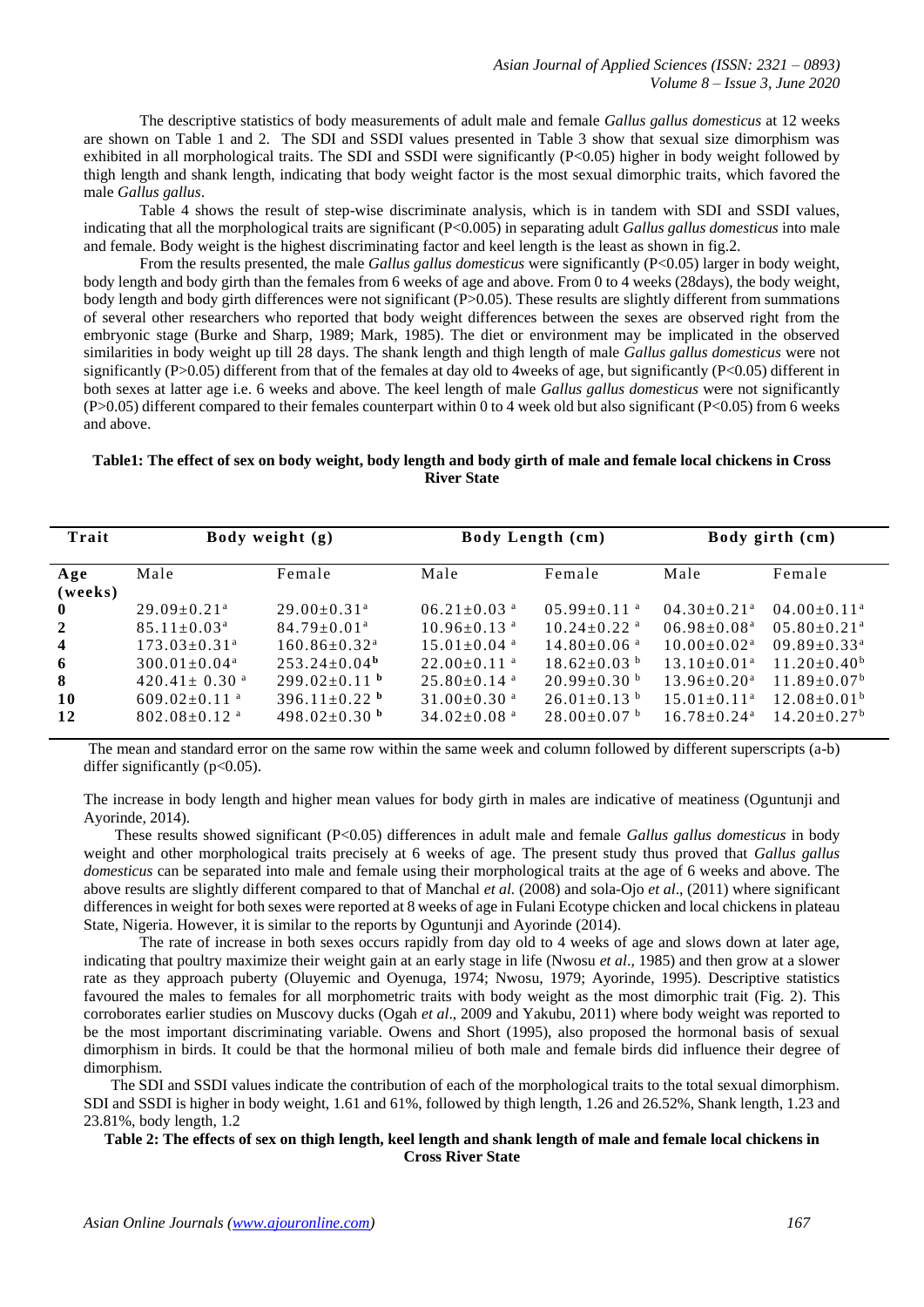*Asian Journal of Applied Sciences (ISSN: 2321 – 0893) Volume 8 – Issue 3, June 2020*

| Trait                   |                              | Thigh length (cm)            |                              | <b>Shank Length (cm)</b>      |                              | Keel length $(cm)$           |
|-------------------------|------------------------------|------------------------------|------------------------------|-------------------------------|------------------------------|------------------------------|
| Age                     | Male                         | Female                       | Male                         | Female                        | Male                         | Female                       |
| (Weeks)<br>$\mathbf{0}$ | $1.50 \pm 0.03^{\text{a}}$   | $1.49 \pm 0.04^a$            | $1.22 \pm 0.08^a$            | $1.01 \pm 0.20$ <sup>a</sup>  | $1.01 \pm 0.22$ <sup>a</sup> | $1.01 \pm 0.309$             |
| $\mathbf{2}$            | $2.90 \pm 0.08$ <sup>a</sup> | $2.00 \pm 0.30^{\text{a}}$   | $2.80 \pm 0.31$ <sup>a</sup> | $2.50 \pm 0.33$ <sup>a</sup>  | $2.70 \pm 0.02^{\text{a}}$   | $2.60 \pm 0.21$ <sup>a</sup> |
| 4                       | $4.01 \pm 0.11$ <sup>a</sup> | $3.78 \pm 0.20$ <sup>a</sup> | $4.01 + 0.12^a$              | $3.98 \pm 0.41$ <sup>a</sup>  | $4.01 \pm 0.01$ <sup>a</sup> | $3.06 \pm 0.02^{\text{a}}$   |
| 6                       | $5.50 \pm 0.22$ <sup>a</sup> | $3.90 \pm 0.11^b$            | $5.20 \pm 0.10^a$            | $3.98 \pm 0.20^b$             | $4.60 \pm 0.08$ <sup>a</sup> | $3.50 \pm 0.22^b$            |
| 8                       | $7.00 \pm 0.30$ <sup>a</sup> | $4.98 \pm 0.32^b$            | $5.98 \pm 0.30^a$            | $4.02 \pm 0.34^b$             | $6.00 \pm 0.21$ <sup>a</sup> | $4.20 \pm 0.30^b$            |
| 10                      | $8.21 \pm 0.30$ <sup>a</sup> | $6.80 \pm 0.28$ <sup>b</sup> | $6.50 \pm 0.11$ <sup>a</sup> | $5.00 \pm 0.021$ <sup>b</sup> | $6.80 \pm 0.11$ <sup>a</sup> | $5.30\pm0.11^b$              |
| 12                      | $8.92 \pm 0.04$ <sup>a</sup> | $7.05 \pm 0.20^b$            | $7.80 \pm 0.13$ <sup>a</sup> | $6.30\pm0.11^{b}$             | $8.02 \pm 0.12$ <sup>a</sup> | $6.00 \pm 0.08$ <sup>b</sup> |

The mean and standard error on the same row within the same week and column followed by different superscripts (a-b) differ significantly( $p<0.05$ )



Fig.2: Line graph Showing body weight as the highest dimorphic trait at 0.471 and keel length as the least at 0.271.

and 21.50%, body girth, 1.8 and 18.20% and keel length with the least, 1.17 and 17.94%. These results indicate that body weight made the highest contribution to the overall sexual dimorphism followed by the thigh length and shank length.

The SDI and SSDI values were male-biased in *Gallus gallus domesticus*. This agrees with the reports by Remes and Szekely, (2010) in their study on sexual size dimorphism (SSD) in chicken. They also proposed that SSD is a key evolutionary feature that is related to ecology, behavior and life histories of organisms. However, the higher SDI and SSDI values in favour of the male *Gallus gallus domesticus* in this report is in agreement with the result of Oguntunji and Ayorinde, (2014) on adapted Muscovy Ducks in Nigeria but the result of the step-wise discriminant analysis in this study is comparatively higher. This suggests that sexual size dimorphism is high among local chickens than the Muscovy Ducks (Remes and Szekely, 2010).

**Sexual Dimorphism Sexual Dimorphism**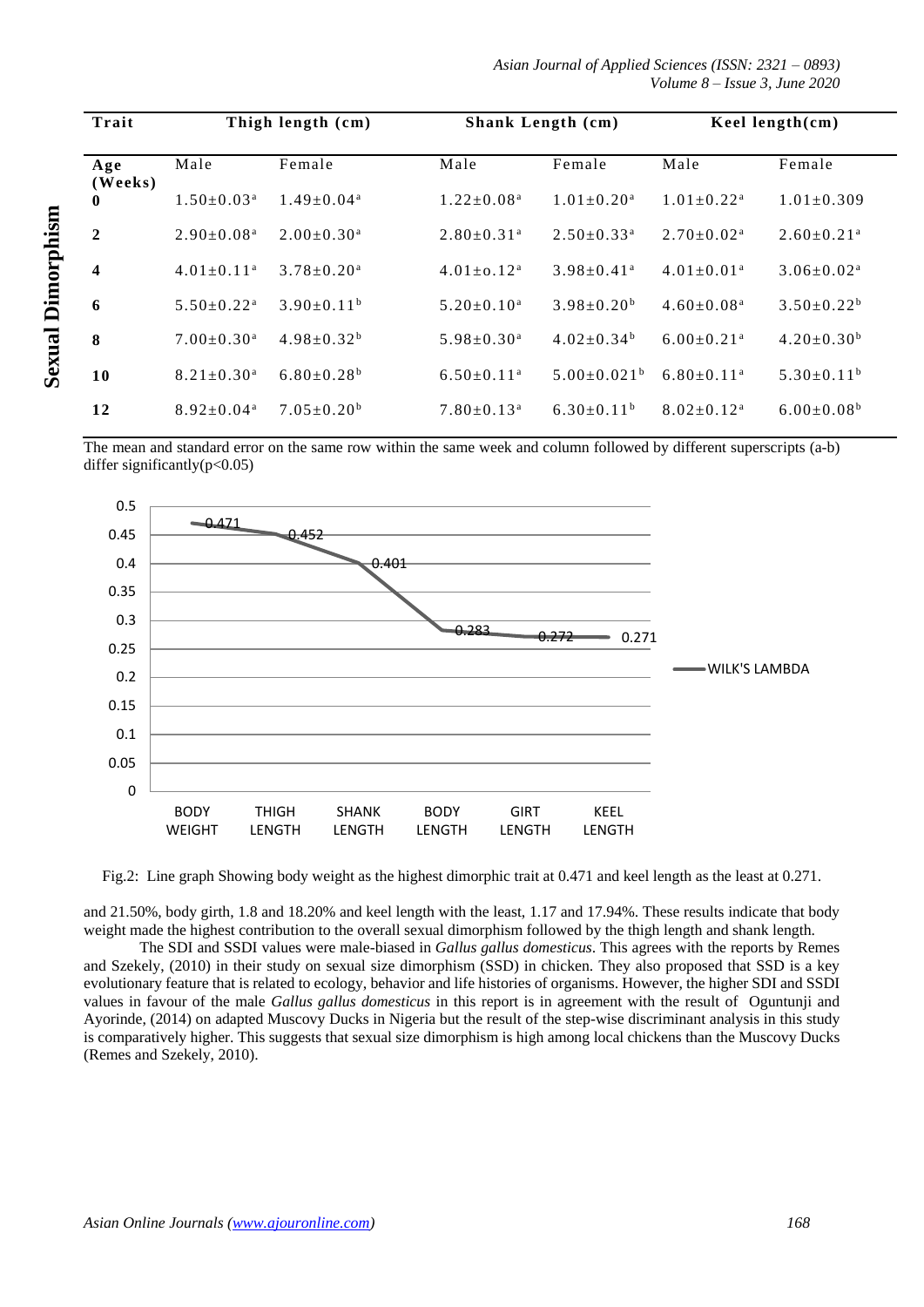

Fig. 3: SDI and SSDI values of morphological traits of adult local chickens in Cross River.

Table 4: Summary of step-wise discriminant analysis of adult male and female local chickens in Cross River State.

| Step         | Trait<br>entered | Wilk's<br>lambda | <b>F</b> -value | P > F |
|--------------|------------------|------------------|-----------------|-------|
| 1            | <b>BW</b>        | 0.471            | 2.012 E3        | 0.000 |
| $\mathbf{2}$ | TL               | 0.452            | 1.673 E3        | 0.000 |
| 3            | SL.              | 0.401            | 953.986         | 0.000 |
| 4            | BL               | 0.283            | 821.031         | 0.000 |
| 5            | GL               | 0.272            | 714.242         | 0.000 |
| 6            | KL.              | 0.271            | 621.124         | 0.000 |

The results obtained from this study provide credible information on sexual dimorphism in Cross River State ecotype local chicken (*Gallus gallus domesticus).* Morphological traits (body weights, body length, body girth, keel length shank length, thigh length) can be used to separate *Gallus gallus domesticus* into male and female. This criterion is convenient at the age of 6 weeks and above, where the males appear larger than their female counterpart. The study also helps for the selection of *Gallus gallus domesticus* for improvement in meat production and address the problem of sex discrimination during selection for mating before sexual maturity.

The SSDI and SDI values in this report indicate that all the morphological traits exhibit sexual dimorphism, with male-skewed bias. The arrangement of the SSDI and SDI values in order of magnitude shows that body weight is the most dimorphic trait followed by body length, thigh length, shank length, body girth and keel length being the least dimorphic trait in adult

*Gallus gallus domesticus.* The result of the step-wise discriminant analysis is in tandem with the SDI and SSDI values suggesting that those morphological traits are important in sexing and assessing sexual size dimorphism (SSD) in *Gallus gallus domesticus*.

# **4. SUMMARY AND CONCLUSION**

The results obtained from this study provide credible information on sexual dimorphism in Cross River State ecotype local chicken (*Gallus gallus domesticus*). Morphological traits (body weights, body length, body girth, keel length, shank length, thigh length) can be used to separate *Gallus gallus domesticus* into male and female. This criterion is convenient at the age of 6 weeks and above, where the males appear larger than their female counterpart. The study also helps for the selection of *Gallus gallus domesticus* for improvement in meat production and address the problem of sex discrimination during selection for mating before sexual maturity.

The SSDI and SDI values in this report indicate that all the morphological traits exhibit sexual dimorphism, with male-skewed bias. The arrangement of the SSDI and SDI values in order of magnitude shows that body weight is the most dimorphic trait followed by body length, thigh length, shank length, body girth and keel length being the least dimorphic trait in adult *Gallus gallus domesticus*. The result of the step-wise discriminant analysis is in tandem with the SDI and SSDI values suggesting that those morphological traits are important in sexing and assessing sexual size dimorphism (SSD) in *Gallus gallus domesticus.*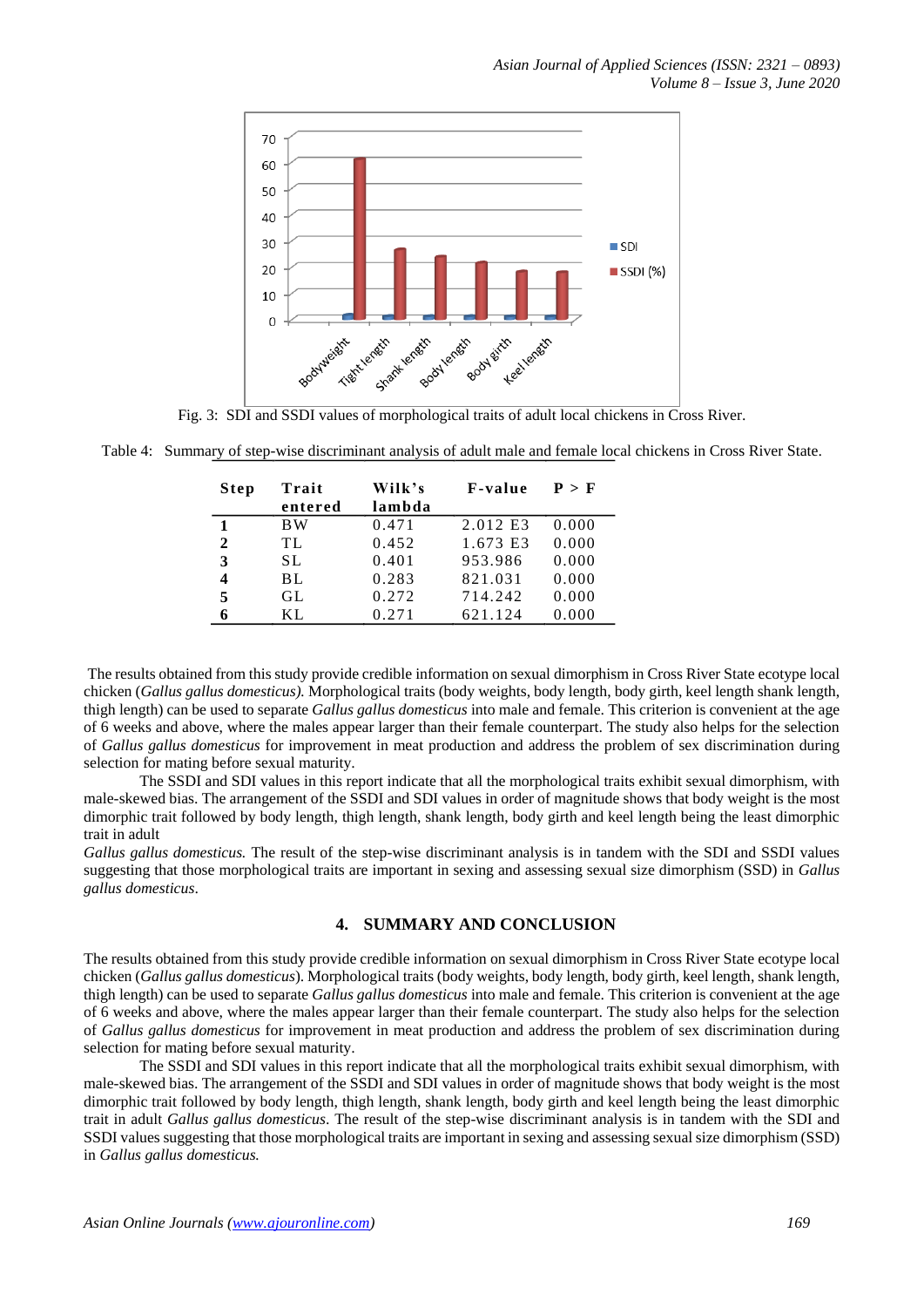# **5. REFERENCES**

- Badyaev A.V., Hill G.E., Whittingham L.A. (2001). The evolution of sexual size dimorphism in House finch. In*: Population divergence in ontogeny. Evolution*,55,12: 2532–2549, doi:10.1111/j.0014-3820.2001.tb00767.
- Barua, A. and Y. Yoshimura, (1997). Rural Poultry keeping in Bangladesh. *World's Poultry Science Journal*, 53: 388-394.
- Besbes, O. Thieme, A. Rota, E. F. Gueye and R. G. Alders (2003). Technology and programme for substinable improvement of village poultry production. *World poultry Sci. 25:24-26.*
- Burke, W. H. and Snarp, P. J. (1989). Sex difference in body weight of chicken embrvos. *Poultry Sci. 14:329- 340.*
- Coyne J.A., Kay E.H., Pruett-Jones S. (2007). The genetic basis of sexual dimorphism in birds. *Evolution,* 62, 1: 214–219.
- Farrell, D. J. Cumming, R. B. and Hardaker, J. B. (1973). The effect of dietary energy concentration on growth rate and conversion of *British Poultry Sci.* 14:329-340.
- Food and Agricultural Organization (FAO). (2009). The global plan of action for animal genetic resources and the Interlaken declaration on animal genetic resources. *International Conference on animal genetic resources for food and Agriculture Interlaken, Switzerland*.
- Fuzhu, I. and Q. Zhuye, 2008. Effect of sex on Carcarss characteristics of chicken*. International Journal of Poultry Science*, 7(4): 319- 322.
- Gehle, M. H. Powell, T. S. and Arendo, L. G. (1974). Effects of different feeding regimes on performance of broiler chickens reared sexes separate or combined. *Poultry Sci. 53:1543-1548.*
- International Livestock Research Institute (ILRI). (2006). Safe guarding livestock diversity: the time is now. *ILRI Annual Report.* Pp22-39.
- Jovbert, J.J., 1980. Selection Efficiency in the breeding of a Dominant White broiler fowl. *Proceeding of South African Society of Animal Prodcution,* 5: 160-162.
- Keshri, B. C., and Verma, S.S., Sinha, S.P., Sharma, R.P., Singh, P.B., Ray, A.K.D. and Shyamsunder, G. (1985). The relationship between live weight and eviscerated yield in pure bred broiler strains. *Indian J. of Poultry Set.*  20 (4):297 - 299. In: *Poultry Abst.* (1986) 12 (15) 126, 1089.
- Kettlewell, p. (1986). Raise broilers in different age group. In: Poultry (*Misset International Magazine on Poultry*) 2 (16): 12-13.
- Khan. A.G., Poulouse, M.V. and Chakraborti, S,(1975). Sexual dimorphism in the weight of *chicks. British Poultry* Sci. 1 6:637-639.
- Lang. B.J., Collins,W.M., Palmar, D.H and Skoglund, W.C. (1960). Relationship of sex separation to individual variation in body weight and to experimental error. *Poultry Sci.* 39:1578-1579.
- Le Behan Dual, E., 2004. Genetic variability within and between breeds of poultry technological meat quality. *World Poultry Science Journal*, 60 : 331-340.
- Leenstra, F.R. (1986). Effect of age sex, genotype and environment on fat deposition in broiler chickens, A review. *World Poultry Sci.* 42:12-45.
- Limburg, P. (1975). *Chickens, Chickens, Chickens .* New York: Thomas Nelson Inc..
- Manchal, Y.P., S.T. Mbap and S.D. Abdul, 2008. An Assessments of observable and Measurable Traits as Possible Indices of Live weights in Local Chickens on the Jos Plateau of Nigeria. Nig*. Poultry Science Journal*, 5(1): 3-10.